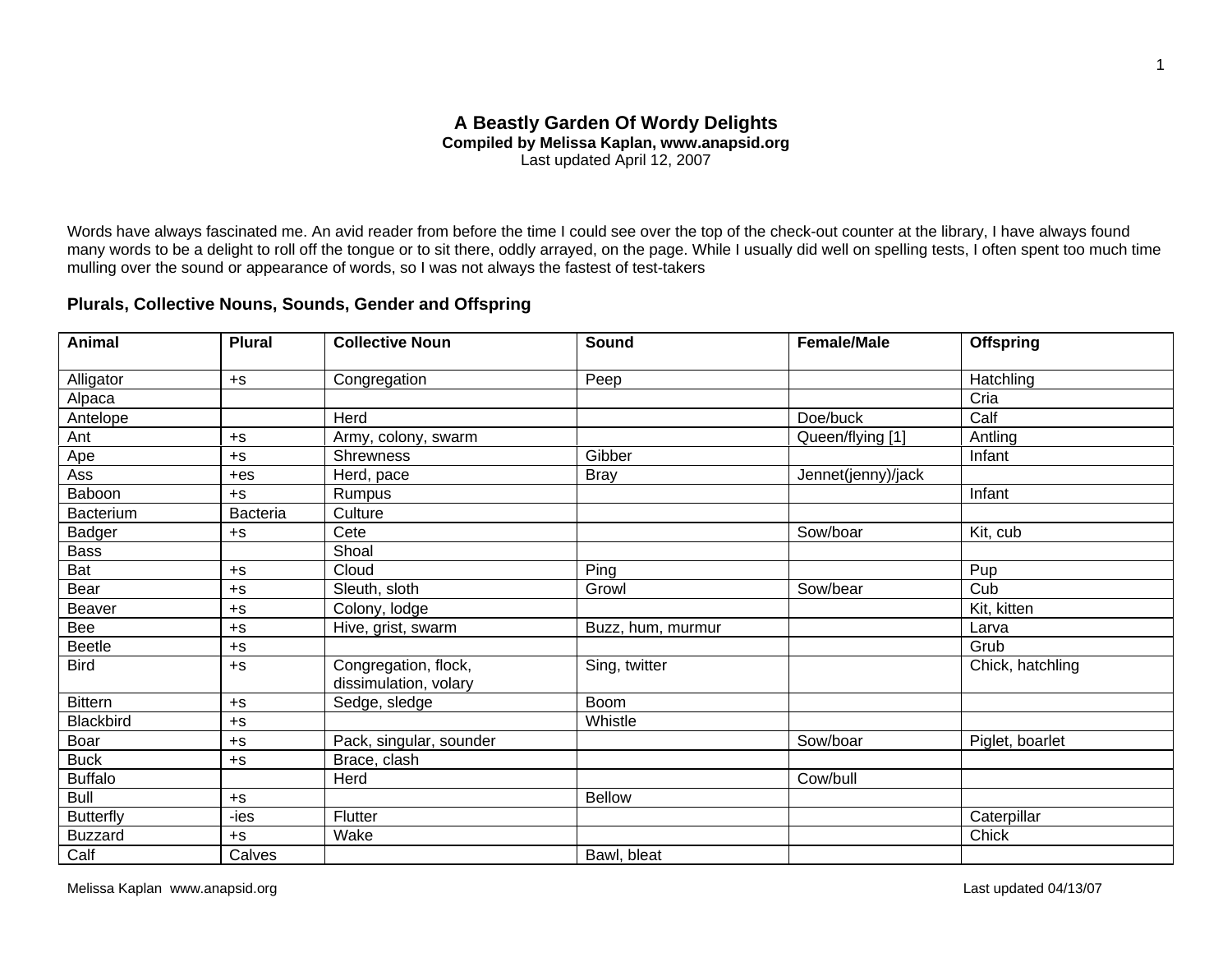| <b>Animal</b>           | <b>Plural</b>                 | <b>Collective Noun</b>                                       | <b>Sound</b>                           | <b>Female/Male</b>         | <b>Offspring</b>           |
|-------------------------|-------------------------------|--------------------------------------------------------------|----------------------------------------|----------------------------|----------------------------|
| Camel                   | $+S$                          | Flock                                                        | Groan, grunt                           | Calf                       |                            |
| $\overline{Cat}$        | $+S$                          | Clowder, clutter                                             | Caterwal, mew, meow, purr,<br>swear    | Queen/tom(cat)             | Catling, kit, kitten, puss |
| Caterpillar             | $+S$                          | Army                                                         |                                        |                            |                            |
| Cattle                  |                               | Drove, herd                                                  | Bawl, low, moo                         | Cow/bull [2]               | Calves                     |
| Chicken                 | $+S$                          | Brood, peep                                                  | Cackle, peep                           | Hen/rooster [3]            | Chick                      |
| Chick                   | $+$ S                         | Chattering, clutch                                           | Peep                                   |                            |                            |
| Chimpanzee              | $+S$                          | Cartload                                                     | Hoot, scream                           |                            | Infant                     |
| Clam                    | $+S$                          | <b>Bed</b>                                                   |                                        |                            | Larva                      |
| Cobra                   | $+S$                          | Quiver                                                       |                                        |                            |                            |
| Cock(erel)              | $+S$                          |                                                              | Crow                                   |                            |                            |
| Cockroach               | $+eS$                         | Intrusion                                                    |                                        |                            | Larva                      |
| Codfish                 |                               |                                                              |                                        |                            | Codling, sprat             |
| Colt                    | $+S$                          | Rag                                                          |                                        |                            |                            |
| Coot                    | $+S$                          | Cover                                                        |                                        |                            | Hatchling                  |
| Cormorant               | $+S$                          | Gulp                                                         |                                        |                            |                            |
| Cow                     | $+$ s                         | Kine, herd                                                   | Bawl, low, moo                         |                            | Calf (calves)              |
| Coyote                  | $+{\scriptstyle{\mathsf{S}}}$ | Band, pack, shift, wilien                                    |                                        |                            | Pup                        |
| Crane                   | $+S$                          | Herd, sedge, sledge                                          |                                        |                            | Hatchling, chick, colt     |
| Crocodile               | $+S$                          | Bask, congregation, float                                    | @                                      |                            |                            |
| Crow                    | $+S$                          | Cawcus, hoard, murder<br>(gathering); cawroboree (in flight) | Caw                                    |                            | Chick, hatchling           |
| $\overline{\text{Cub}}$ | $+S$                          | Litter                                                       |                                        |                            |                            |
| Cuckoo                  | $+S$                          | Cuckoo                                                       |                                        |                            |                            |
| Curlew                  | $+S$                          | Herd                                                         |                                        |                            |                            |
| Cur                     | $+S$                          | Cowardice                                                    |                                        |                            |                            |
| Deer                    |                               | Herd                                                         | <b>Bell</b>                            | Doe/buck<br>Fawn, yearling |                            |
| Dog                     | $+S$                          | Pack                                                         | Bark, basy, howl, snarl,<br>woof, yelp | Bitch/dog                  | Pup, puppy, whelp          |
| Dolphin                 | $+S$                          | Pod                                                          | <b>Click</b>                           |                            |                            |
| Donkey                  | $+$ ies                       | Drove, herd                                                  |                                        |                            | Foal                       |
| Dove                    | $+S$                          | <b>Dule</b>                                                  | Coo, moan                              |                            | Squab                      |
| <b>Duck</b>             | $+S$                          | Flock in air, paddling on water,<br>team                     | Quack                                  | Duck/drake                 | <b>Duckling</b>            |
| Eagle                   | $+S$                          | Convocation                                                  | Scream                                 |                            | Eaglet, eyas               |
| Eel                     |                               | Swarm                                                        |                                        |                            | Elver                      |
| Egg                     | $+S$                          | Clutch                                                       |                                        |                            |                            |
| Elephant                | $+S$                          | Herd, parade                                                 | Trumpet                                | Cow/bull                   | Calf                       |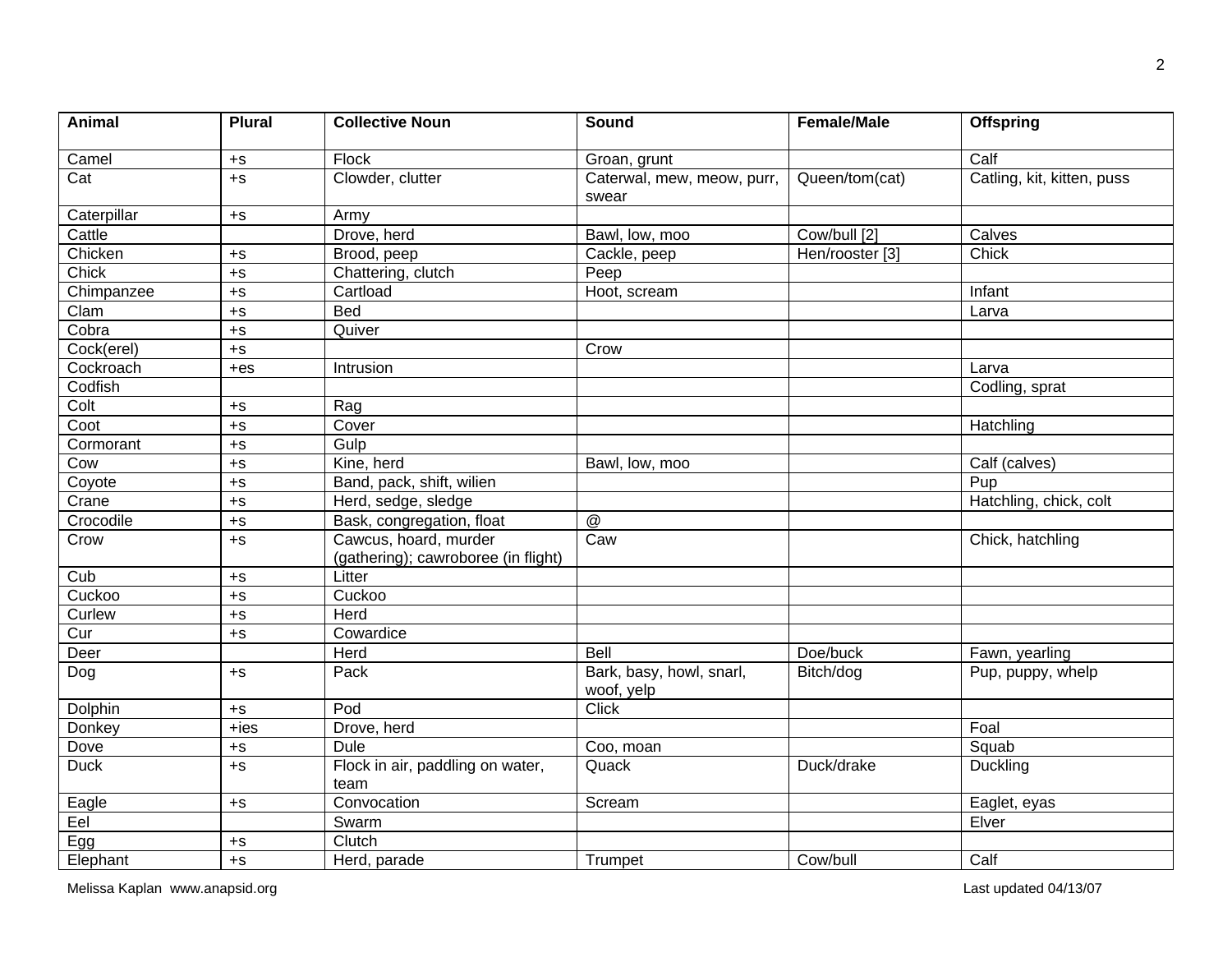| <b>Animal</b> | <b>Plural</b>           | <b>Collective Noun</b>                        | Sound              | <b>Female/Male</b>      | <b>Offspring</b>                          |
|---------------|-------------------------|-----------------------------------------------|--------------------|-------------------------|-------------------------------------------|
| Elephant seal | $+$ S                   | Pod                                           |                    | Yearling=weaner         |                                           |
| Elk           |                         | Gang                                          |                    |                         | Calf                                      |
| Emu           | $+S$                    | Mob                                           |                    |                         | Chick, hatchling                          |
| Falcon        | $+S$                    |                                               | Chant              |                         |                                           |
| Ferret        | $+$ S                   | Business, fesnyng                             |                    |                         | Kit                                       |
| Finch         | $+eS$                   | Charm                                         |                    |                         | Chick, hatchling                          |
| Fish          | Fish, fishes            | Catch, drought, haul, run, school,<br>shoal   |                    |                         | Fry, fingerling                           |
| Flamingo      | $+S$                    | Stand                                         |                    |                         | Chick                                     |
| <b>Fly</b>    | <b>Flies</b>            | Business, swarm                               | <b>Buzz</b>        |                         | Maggot                                    |
| Fox           | $+S$                    | Leash, skulk                                  | Bark, yelp         | Vixen/dog               | Cub, kit, pup                             |
| Frog          | $+S$                    | Army                                          | Croak              |                         | Polliwog, tadpole                         |
| Giraffe       | $+$ S                   | Corps, herd, totter, tower                    | Bleat, grunt       |                         | Calf                                      |
| Gnat          | $+$ S                   | Cloud, horde                                  |                    |                         |                                           |
| Goat          | $+S$                    | Flock, tribe, trip                            |                    | Kid<br>Nanny/billy goat |                                           |
| Goldfinch     | $+$ S                   | Charm                                         |                    |                         | Chick                                     |
| Goose         | Geese                   | Gaggle on water/land; skein when<br>in flight | Cackle, hiss, honk | Goose/gander            | Cheeper, gosling, grouse                  |
| Gorilla       | $+S$                    | Band                                          |                    | Female/silverback [4]   | Infant                                    |
| Grasshopper   | $+S$                    |                                               | Chirp, pitter      |                         | Pup                                       |
| Greyhound     | $+S$                    | Leash                                         | Roo                |                         |                                           |
| Grouse        |                         | Drumming                                      | Drum               |                         | Cheeper, chick                            |
| Guanaco       | $+$ S                   |                                               |                    |                         | Cria                                      |
| Guinea fowl   |                         |                                               | Cry                |                         | Keet                                      |
| Guinea pig    | $+$ S                   |                                               | Squeak, whistle    |                         |                                           |
| Hag moth      |                         |                                               |                    |                         | Monkey slug                               |
| Hare          | $+S$                    | Down, husk                                    | Squeak             | Doe/buck                | Leveret                                   |
| Hawk          | $+S$                    | Cast, kettle                                  | Scream             |                         | Fledgling, eyas                           |
| Hedgehog      | $+S$                    | Array                                         |                    |                         | Piglet                                    |
| Hen           | $+S$                    | <b>Brood</b>                                  |                    |                         | Pullet                                    |
| Heron         | $\overline{\mathsf{v}}$ | Siege, sedge                                  |                    |                         |                                           |
| Herring       | $+$ S                   | Shoal                                         |                    |                         |                                           |
| Hippo         | $+S$                    | <b>Bloat</b>                                  | Bray, snort        |                         | Calf                                      |
| Hog           | $+S$                    | Drift, parcel, passel                         |                    |                         |                                           |
| Hornet        | $+S$                    | <b>Nest</b>                                   |                    |                         | Larva                                     |
| Horse         | $+S$                    | Harras, herd, ramuda, string                  | Neigh, whinny      | Mare/stallion [5]       | Foal, pony (colt m, filly f),<br>yearling |
| Hound         | $+$ S                   | Cry, mute, pack                               |                    |                         | Pup                                       |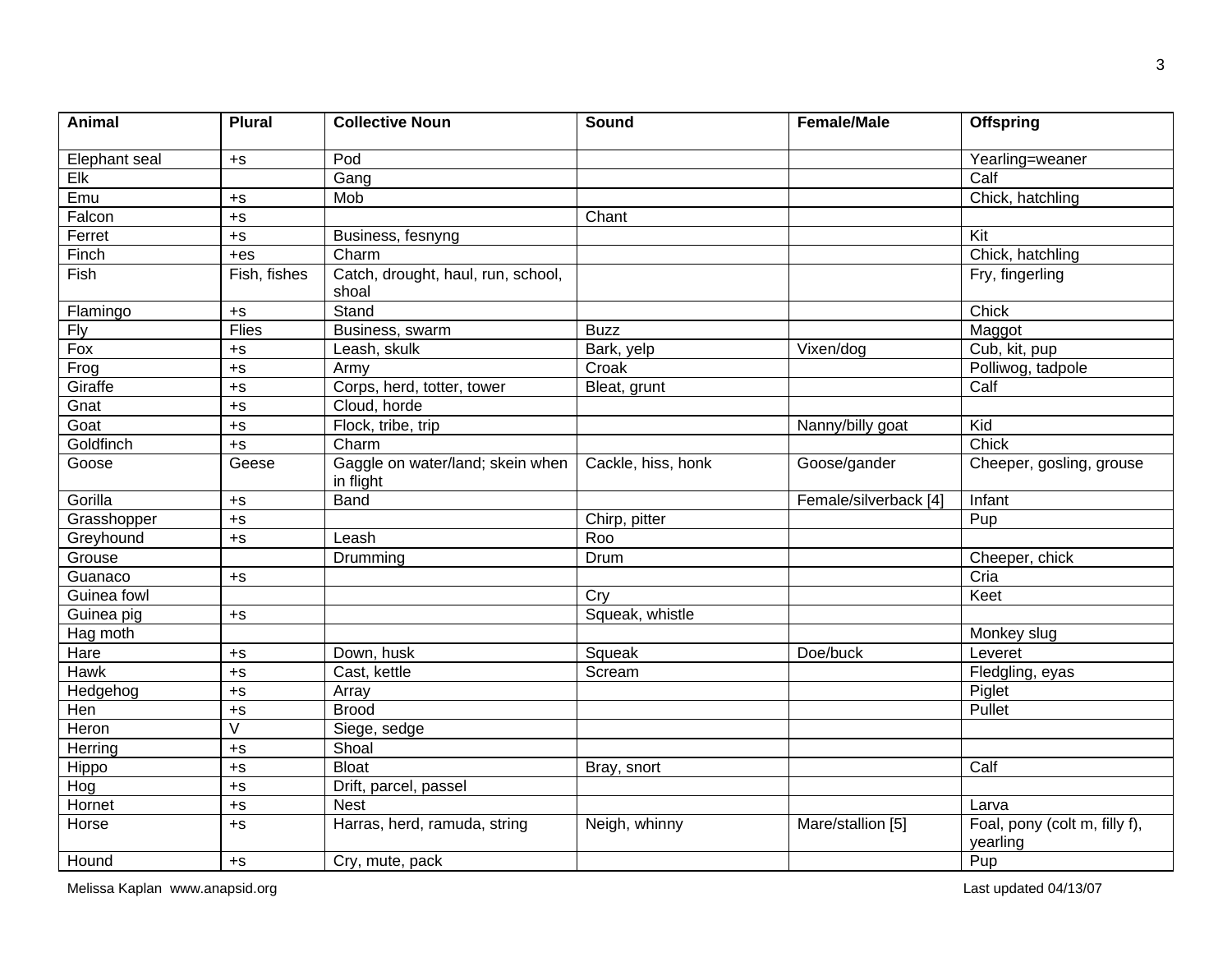| <b>Animal</b>     | <b>Plural</b> | <b>Collective Noun</b>                          | Sound                 | <b>Female/Male</b>     | <b>Offspring</b>       |
|-------------------|---------------|-------------------------------------------------|-----------------------|------------------------|------------------------|
| Hummingbird       | $+S$          | Charm                                           | Click, whir           | Chick                  |                        |
| Hyena             | $+S$          | Cackle                                          | Laugh                 |                        |                        |
| Insect            | $+S$          | Swarm                                           |                       |                        | Larva, nymph           |
| Jackrabbit        | $+S$          | <b>Husk</b>                                     |                       |                        |                        |
| Jay               | $+S$          | Chatter                                         |                       |                        |                        |
| Jellyfish         |               | Smack                                           |                       |                        | Ephyra                 |
| Kangaroo          | $+S$          | Mob, troop                                      |                       | Flyer/boomer           | Joey                   |
| Kitten            | $+$ s         | Kindle, litter                                  | Mew                   |                        |                        |
| Lapwing           | $+S$          | <b>Deceit</b>                                   |                       |                        |                        |
| $Lar\overline{k}$ | $+S$          | Ascension, exaltation                           |                       |                        | Chick                  |
| Leopard           | $+S$          | Leap, leep                                      |                       |                        | Cub                    |
| Linnet            | $+S$          |                                                 | Chuckle               |                        |                        |
| Lion              | $+S$          | Pride                                           | Roar, growl           | Lioness/lion           | Cub                    |
| Llama             | $+$ S         |                                                 |                       |                        | Cria                   |
| Locust            | $+S$          | Plague                                          |                       | Larva                  |                        |
| Louse             | Lice          | Colony                                          |                       |                        | <b>Nit [6]</b>         |
| Loon              | $+S$          | Howl                                            |                       |                        |                        |
| Mackerel          |               |                                                 |                       |                        | Blinker, tinker, spike |
| Magpie            | $+S$          | Tiding                                          | Chatter               |                        |                        |
| Mallard           | $+S$          | Sord                                            |                       |                        | Duckling               |
| Man               | Men           | Band                                            |                       | Infant, toddler, child |                        |
| Mare              | $+S$          | Stud                                            |                       |                        |                        |
| Marten            | $+$ s         | <b>Richness</b>                                 |                       |                        |                        |
| Mole              | $+S$          | Labor                                           |                       | Pup                    |                        |
| Monkey            | $+S$          | Barrel, troup                                   | Chatter, gibber       |                        | Infant                 |
| Moose             |               | Herd                                            | <b>Bellow</b>         |                        | Calf                   |
| Mosquito          | $+eS$         | Swarm                                           |                       |                        | Nymph                  |
| Mouse             | Mice          | Hoard, miscief                                  | Squeak, squeal        |                        | Pinky                  |
| <b>Mule</b>       | $+S$          | Barren, span                                    |                       |                        | Foal                   |
| Nightingale       | $+S$          | Watch                                           | Pipe, jug-lug, warble |                        | Chick                  |
| Owl               | $+$ s         | Parliament                                      | Hoot, screech, wail   |                        | Owlet                  |
| $\overline{Ox}$   | Oxen          | Drove, herd, team, yoke                         | Bellow, low           |                        |                        |
| Oyster            | $=$ s         | <b>Bed</b>                                      |                       |                        | Spat                   |
| Parrot            | $+S$          | Company, flock                                  | Talk                  |                        | Chick                  |
| Partridge         | $+S$          | Covey                                           |                       |                        | Cheeper, chick         |
| Peacock, Peafowl  | $+S$          | Muster, ostentation                             | Scream                | Hen/peacock            | Chick                  |
| Peep              | $+S$          | Litter when fresh/frozen, puddle<br>when cooked |                       |                        | <b>Blob</b>            |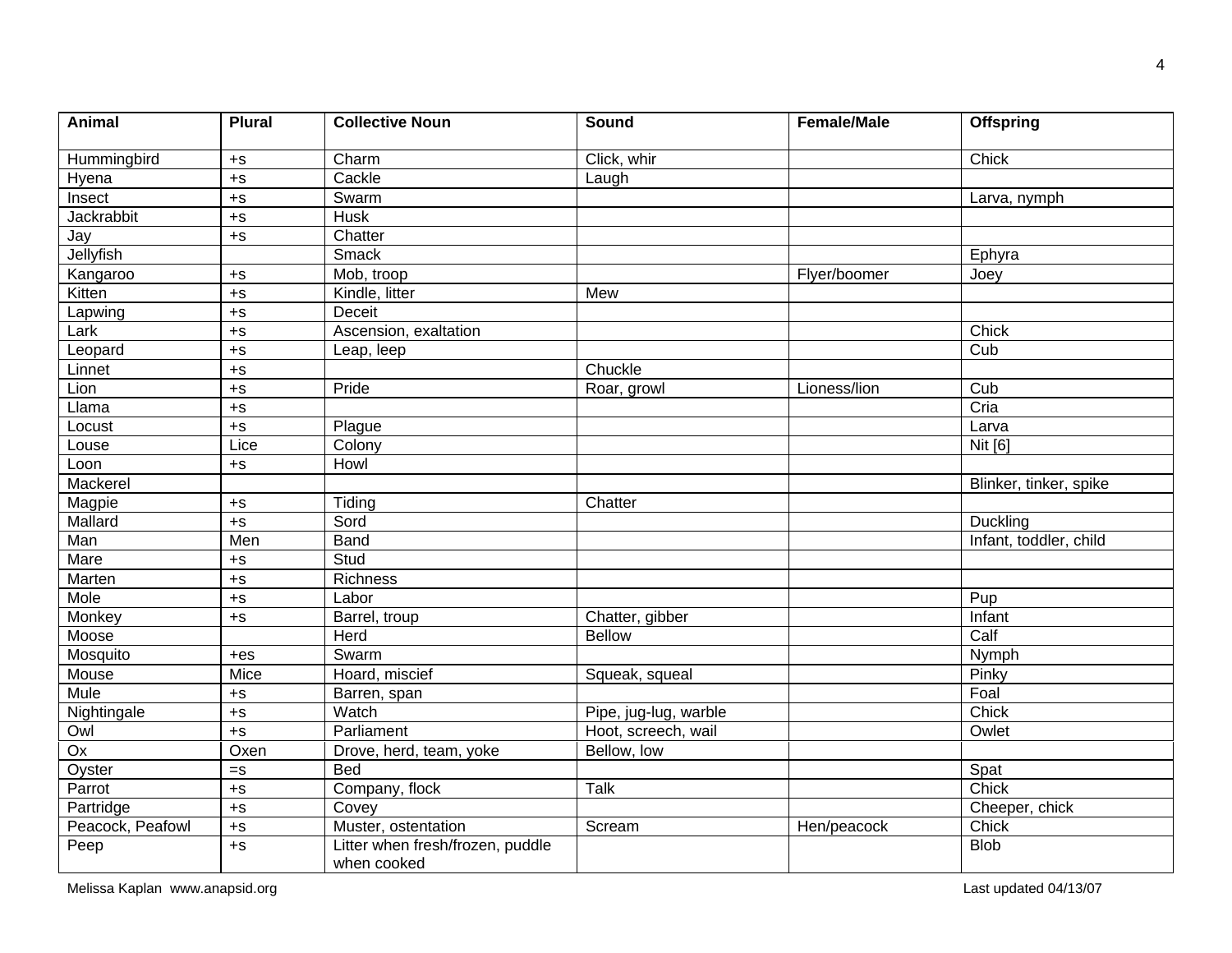| <b>Animal</b>    | <b>Plural</b>               | <b>Collective Noun</b>            | Sound                        | <b>Female/Male</b> | <b>Offspring</b>                   |
|------------------|-----------------------------|-----------------------------------|------------------------------|--------------------|------------------------------------|
| Peewit           | $+S$                        |                                   | Cry                          |                    |                                    |
| Pelican          | $+S$                        | Raft on water, squadron in flight |                              |                    |                                    |
| Penguin          | $+S$                        | Rookery                           | <b>Bleat</b>                 |                    | Chick                              |
| Pheasant         | $+{\scriptstyle\mathsf{S}}$ | Bouquet, nide, nye                |                              |                    | Chick                              |
| Pig              | $+S$                        | Litter                            | Grunt, squeak, squeal        | Sow/boar           | Farrow, piglet, shoat,<br>suckling |
| Pigeon           | $+S$                        | Flight, flock                     | Coo                          | Hen/cock           | Squab, squeaker                    |
| Pilchard         | $+$ S                       | Shoal                             |                              |                    |                                    |
| Plover           | $+S$                        | Congregation, wing                |                              |                    |                                    |
| Polar bear       | $+S$                        | Pack                              |                              |                    | Cub                                |
| Pony             | $-ies$                      | String                            |                              |                    |                                    |
| Porcupine        | $+S$                        | Prickle                           |                              |                    |                                    |
| Porpoise         | $+{\scriptstyle\mathsf{S}}$ | Herd, pod                         |                              |                    |                                    |
| Prairie dog      | $+S$                        | Coterie                           |                              |                    | Pup                                |
| Quail            |                             | Bevy, covey                       |                              | Hen/cock           | Cheeper, chick                     |
| Rabbit           | $+S$                        | Nest, warren                      |                              | Doe/buck           | <b>Bunny</b>                       |
| Raccoon          | $+S$                        | Nursery                           |                              |                    | Cub                                |
| $\overline{Rat}$ | $+S$                        | Hoard, mischief, pack, swarm      |                              |                    | Pinky, pup                         |
| Rattlesnake      | $+{\scriptstyle\mathsf{S}}$ | Rhumba                            |                              |                    |                                    |
| Raven            | $+S$                        | <b>Unkindness</b>                 | Croak                        |                    |                                    |
| Regal moth       |                             |                                   |                              |                    | Hickory horned devil               |
| Rhino            | $+S$                        | Crash                             | Grunt, growl, snort, whistle |                    | Calf                               |
| Roebuck          | $+$ S                       |                                   |                              |                    | Bevy                               |
| Rook             | $+S$                        | Building, clamor                  | Caw                          |                    |                                    |
| Rooster          |                             |                                   |                              |                    | Cockerel                           |
| Salmon           |                             |                                   |                              |                    | Grilse, parr, smolt                |
| Sandpiper        | $+S$                        | Pipe, whistle                     |                              |                    | Chick                              |
| Sea gull         | $+S$                        | Colony                            | Squawk                       |                    | Chick                              |
| Seal             | $+S$                        | Colony, herd, pod                 |                              | Cow/bull           | Pup                                |
| Shark            | $+S$                        | School, shiver                    |                              |                    | Cub, pup                           |
| Shearwater       | $+S$                        | Shrill                            |                              |                    |                                    |
| Sheep            |                             | <b>Flock</b>                      | Baa, bleat                   | Ewe/ram            | Cosset, hog, lamb,<br>lambkins     |
| Skunk            | $+S$                        | Surfeit                           |                              |                    | Kit                                |
| Snake            | $+S$                        | Bed, nest, pit, rave              | <b>Hiss</b>                  |                    | Snakelet, neonate/hatchling        |
| Snipe            |                             | Walk, wisp                        |                              |                    |                                    |
| Sparrow          | $+{\scriptstyle\mathsf{S}}$ | Flight, host                      | Chick<br>Chirp               |                    |                                    |
| Spider           | $+S$                        | Clutter, cluster                  |                              |                    | Spiderlings                        |

Melissa Kaplan www.anapsid.org example and the control of the control of the control of the control of the control of the control of the control of the control of the control of the control of the control of the control of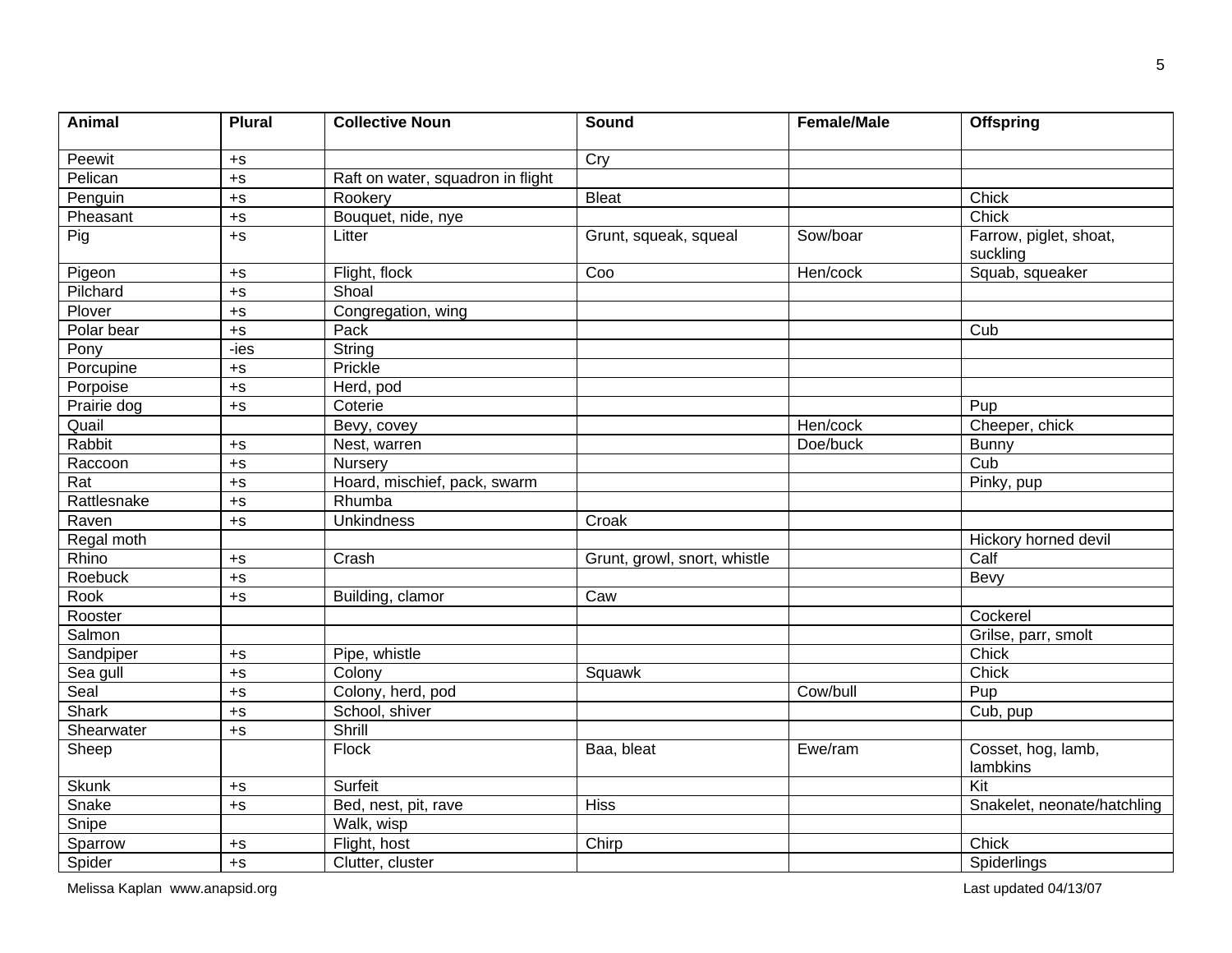| <b>Animal</b>         | <b>Plural</b> | <b>Collective Noun</b>                  | Sound                    | <b>Female/Male</b> | <b>Offspring</b>  |
|-----------------------|---------------|-----------------------------------------|--------------------------|--------------------|-------------------|
| Squirrel              | $+S$          | Dray, scurry                            |                          |                    | Pup               |
| Stag                  | $+S$          |                                         | Bellow, bellow, roar [7] |                    |                   |
| Starling              | $+S$          | Murmuration                             |                          |                    |                   |
| <b>Stork</b>          | $+S$          | Mustering                               |                          |                    | Chick             |
| Swallow               | $+S$          | Flight                                  | <b>Titter</b>            |                    | Chick             |
| Swallowtail butterfly |               |                                         |                          |                    | Orange dog        |
| Swan                  | $+S$          | Bevy, herd, lamentation, team,<br>wedge | Bark, cry, grunt, hiss   | Pen/cob            | Cygnet            |
| Swift                 | $+S$          | <b>Flock</b>                            |                          |                    |                   |
| Swine                 |               | Drift, sounder                          |                          |                    | Piglet            |
| Teal                  |               | Spring                                  |                          |                    |                   |
| Thrush                | $+eS$         | Mutation                                |                          |                    |                   |
| <b>Tiger</b>          | $+S$          | Ambush, streak                          | Growl, roar              | Tigress/tiger      | Cub, whelp        |
| Toad                  | $+S$          | Knot                                    |                          |                    | Tadpole, polliwog |
| Tortoise              | $+S$          |                                         | Grunt                    |                    |                   |
| Trout                 |               | Hover                                   |                          |                    | Fry, fingerling   |
| Turkey                | $+S$          | Flock, gang, raft, rafter               | Gobble                   | Hen/tom            | Poult             |
| Turtledove            | $+S$          | Dule, pitying                           |                          |                    | Chick             |
| Turtle                | $+S$          | Bale                                    |                          |                    | Hatchling         |
| Vicuna                |               |                                         |                          |                    | Cria              |
| Walrus                |               | Pod                                     |                          | Cow/bull           |                   |
| Whale                 | $+$ S         | Gam, school, pod                        |                          |                    | Calf              |
| Viper                 | $+S$          | Generation, nest                        |                          |                    | Snakelet, neonate |
| Wolf                  | Wolves        | Herd, nest, route                       | Howl                     |                    | Pup, whelp        |
| Woodcock              | $+S$          | Fall                                    |                          |                    |                   |
| Woodpecker            | $+S$          | Descent                                 |                          |                    |                   |
| Zebra                 | $+S$          | Dazzle                                  |                          |                    | Foal              |

### **Footnotes**

- 1. Only males have wings. All worker ants are sterile.
- 2. Neutered male: steer
- 3. Neutered male: capon
- 4 .The mature males, whose furred backs have swathes of silvery white fur.
- 5. Neutered male: stallion/gelding
- 6. Nit is the name for both the egg and larval stages.
- 7. In New Zealand, they call stag mating season "the roaring season" due to the all their noise. (From A. Turner)
- @ Listen to real croc talk! http://www.flmnh.ufl.edu/cnhc/croccomm.html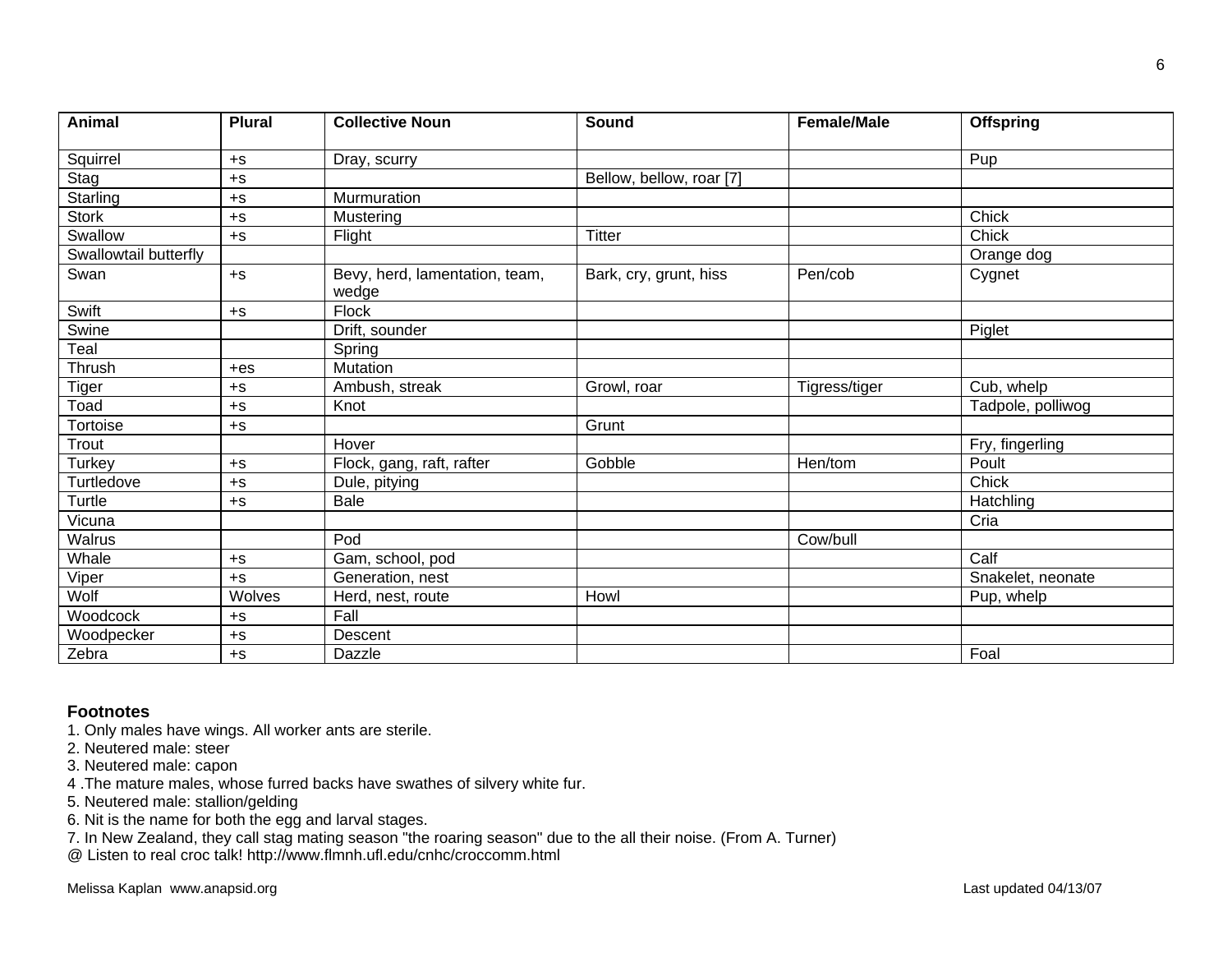#### **In general, about young:**

Young of carnivorous mammals: whelp Generally, for most types: younglet, youngling, offspring Young birds: fledgling, nestling Young domestic fowl: chick, chicken Young wild fowl: flapper

## **Animal Adjectives**

| <b>ADJECTIVE</b> | <b>ANIMAL</b> | <b>ADJECTIVE</b> | <b>ANIMAL</b> | <b>ADJECTIVE</b> | <b>ANIMAL</b>    |
|------------------|---------------|------------------|---------------|------------------|------------------|
| Acarine          | mite          | Herpestine       | mongoose      | Piscine          | fish             |
| Anguine          | snake         | <b>Hircine</b>   | goat          | Ranine           | frog             |
| Anserine         | goose         | Hirudinal        | leech         | Reptilian        | reptile          |
| Apian            | Bee           | Lacertine        | lizard        | Serpentine       | serpent, snake   |
| Aquiline         | eagle         | Lapine           | rabbit        | Simian           | ape              |
| Asinine          | ass           | Lemurine         | lemur         | Soricine         | shrew            |
| Avian            | bird          | Leonine          | lion          | Strutious        | ostrich/emu/rhea |
| <b>Bovine</b>    | COW           | Leporine         | hare          | Suilline         | hog              |
| Canine           | dog           | Lupine           | wolf          | Suine            | Swine            |
| Caprine          | goat          | Lutrine          | otter         | Taurine          | bull             |
| Cervine          | deer, moose   | Murine           | mouse         | Turdine          | thrush           |
| Crocodilian      | crocodile     | Musteline        | skunk         | Ursine           | bear             |
| Elephantine      | elephant      | Oscine           | songbird      | Vermian          | worm             |
| Equine           | horse         | Ovine            | sheep         | Viperine         | viper            |
| Feline           | cat           | Pavonine         | peacock       | Vulpine          | fox              |
|                  |               | Phocine          | seals         | Zebrine          | zebra            |

Did you know a line (or queue, generally of schoolchildren), usually paired, is called a crocodile? As in, "The crocodile made its way down the sidewalk, the crowds parting to let it pass."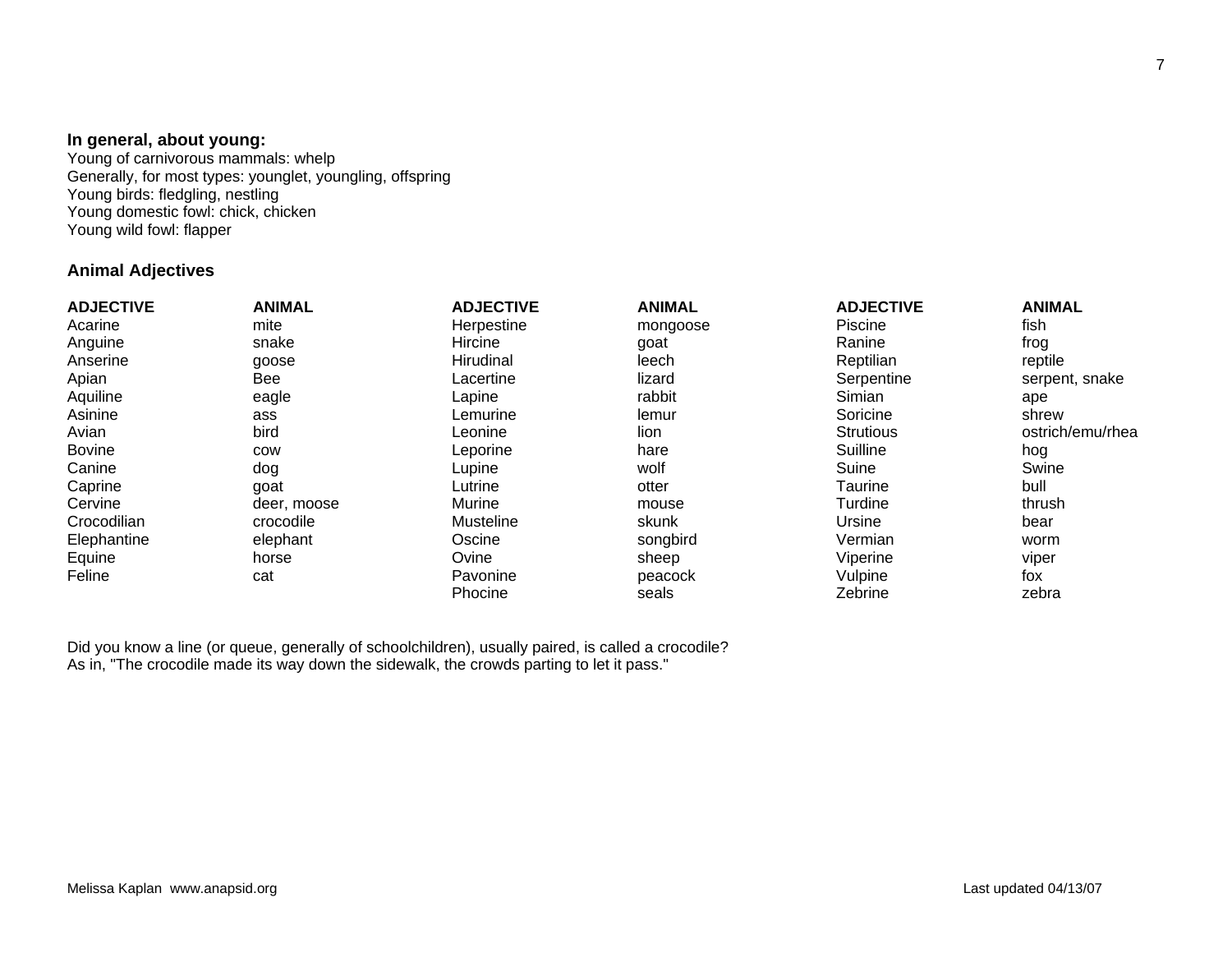### **Herp Riddles and Jokes**

- Why are snakes' feet always wet? They wear water moccasins.
- What snake can be mowed? A grass snake.
- Where does a snake go to get a new skin? To a shed.
- What kind of snakes do matadors own? Bull snakes.
- What part of a car can a snake repair? The vindshield vipers.
- Do snakes make good race car drivers? No, they are always making pit stops.
- Do snakes know their multiplication tables? No, the are all adders.
- What snake have problems multiplying? The adders.
- What do reptiles toss at weddings? Garter snakes.

Which snake has the softest voice? A cottonmouth.

- What snake is found in a horse-drawn carriage? A coachwhip.
- What do you call a snake who has disappeared? A missing python.
- Why did the python stand on a street corner and strike at a passer-by? He wanted to grab a quick bite.
- What snakes grow in the garden? Corn snakes.
- What snake can be served in a glass with a straw? A milk snake.
- Do snakes need silverware when they eat? No, they have forked tongues.
- Did the tortoise win the race by a long distance? No, he won by a hare.
- What do you get when you cross the Frog Prince with Cinderella's footman? Foot Prince.

## **Jokes**

Two snakes are talking one day. The first snake asks, "Why do they always measure us in inches?" The other snake replied, "Because we don't have any feet!"

Did you hear about the rattlesnake and mortician who got married? They received towels labeled "Hiss" and "Hearse".

8